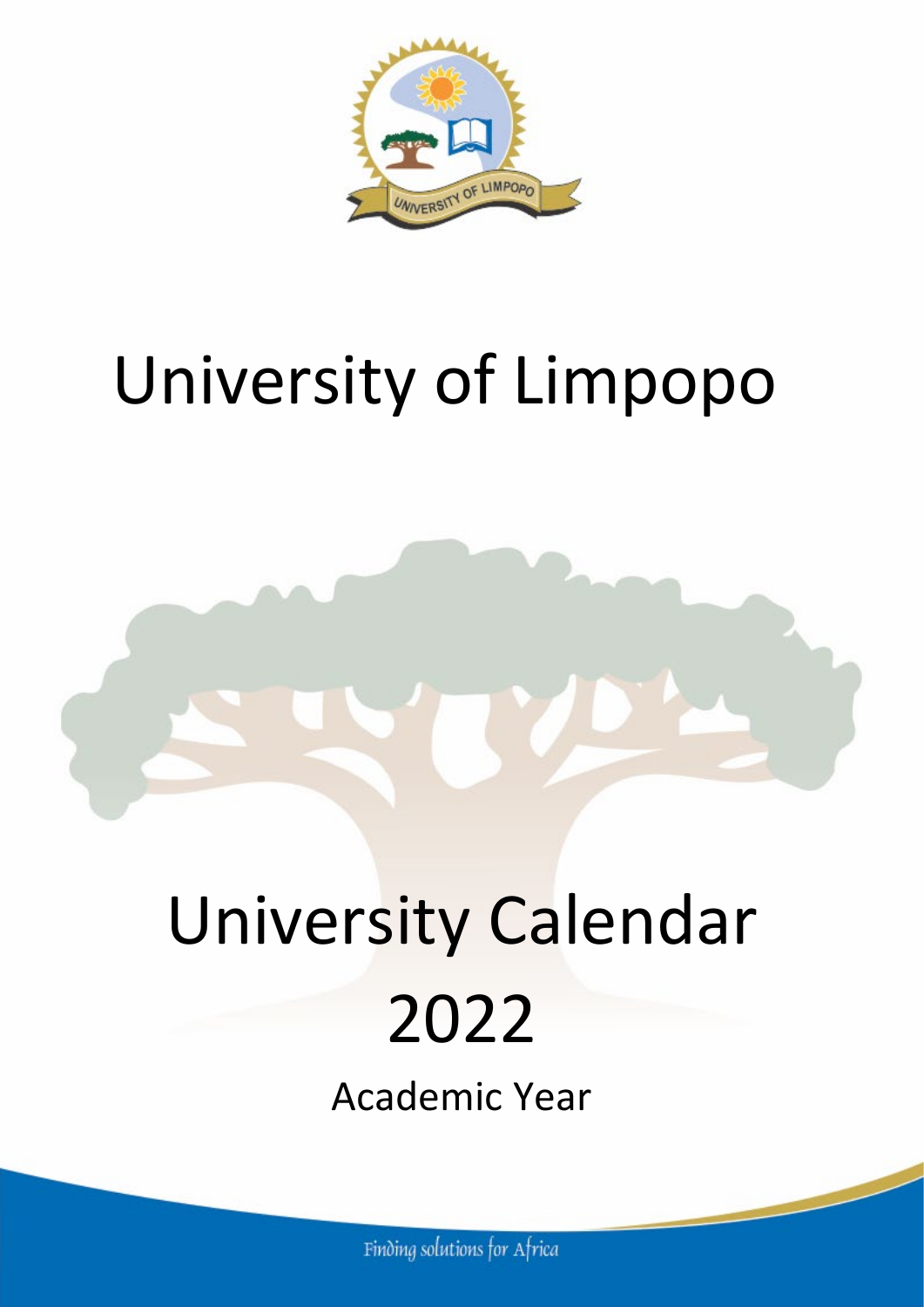## **VISION AND MISSION STATEMENTS**

#### **VISION**

"To be a leading African University, focused on the developmental needs of its communities and epitomising academic excellence and innovativeness"

#### **MISSION**

A University which responds actively:

- To the development needs of its students, its staff members and it communities
	- Through relevant and high quality education and training, research, and engagement: and
		- In partnership and in collaboration with its different stakeholders

#### **MOTTO**

"Finding solutions for Africa"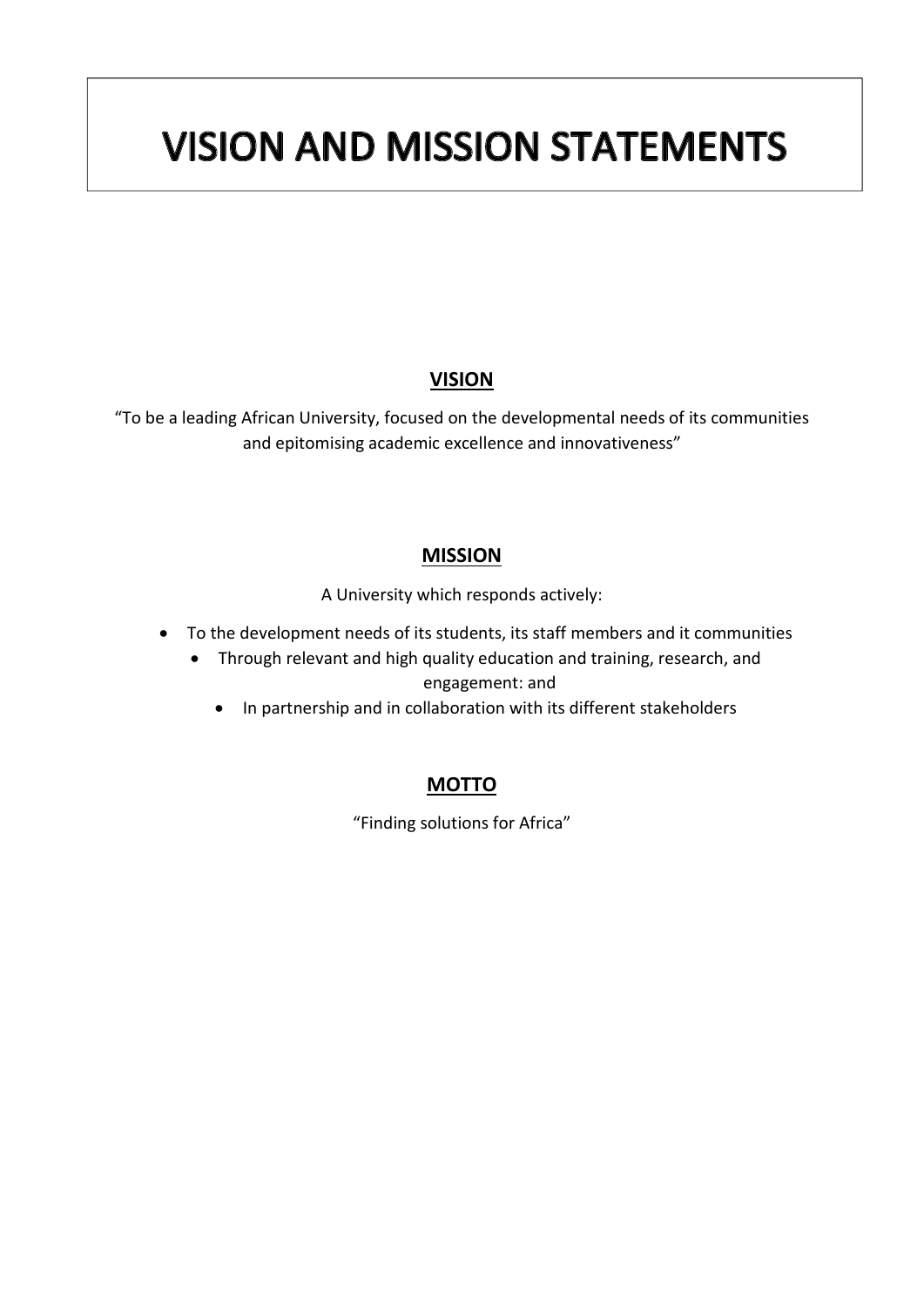## **Medium of Instruction**

The medium of instruction at the University of Limpopo is English

## **Validity**

The Calendar is valid for the year 2022. The University reserves the right to amend any rule or provision in this Calendar at any time without prior notice. No responsibility is accepted for possible inaccuracies.

## **University Semesters 2022**

| <b>FIRST SEMESTER</b>               | :                    | 24 January   | $\overline{\phantom{a}}$ | 10 June        |
|-------------------------------------|----------------------|--------------|--------------------------|----------------|
| <b>SECOND SEMESTER</b>              | $\ddot{\phantom{a}}$ | 04 July      | $\overline{\phantom{0}}$ | 17 November    |
|                                     |                      |              |                          |                |
| <b>AUTUMN Recess (for students)</b> |                      | 22 March     | $\overline{\phantom{a}}$ | 25 March       |
| <b>WINTER Recess (for Students)</b> | ٠                    | 13 June      | $\overline{\phantom{a}}$ | 01 July        |
| <b>SPRING Recess (for Students)</b> | $\ddot{\cdot}$       | 26 September |                          | 30 September   |
| <b>SUMMER Recess (for Students)</b> | ٠                    | 17 November  |                          | 31 December    |
| <b>SUMMER VACATION (Staff)</b>      | $\ddot{\cdot}$       | 22 December  |                          | 6 January 2023 |
|                                     |                      |              |                          |                |

### **Correspondence**

All correspondence to be addressed to: University Registrar

University of Limpopo Private Bag X1106 Sovenga 0727

Email in the contract of the contract of the [Registrar@ul.ac.za](mailto:Registrar@ul.ac.za)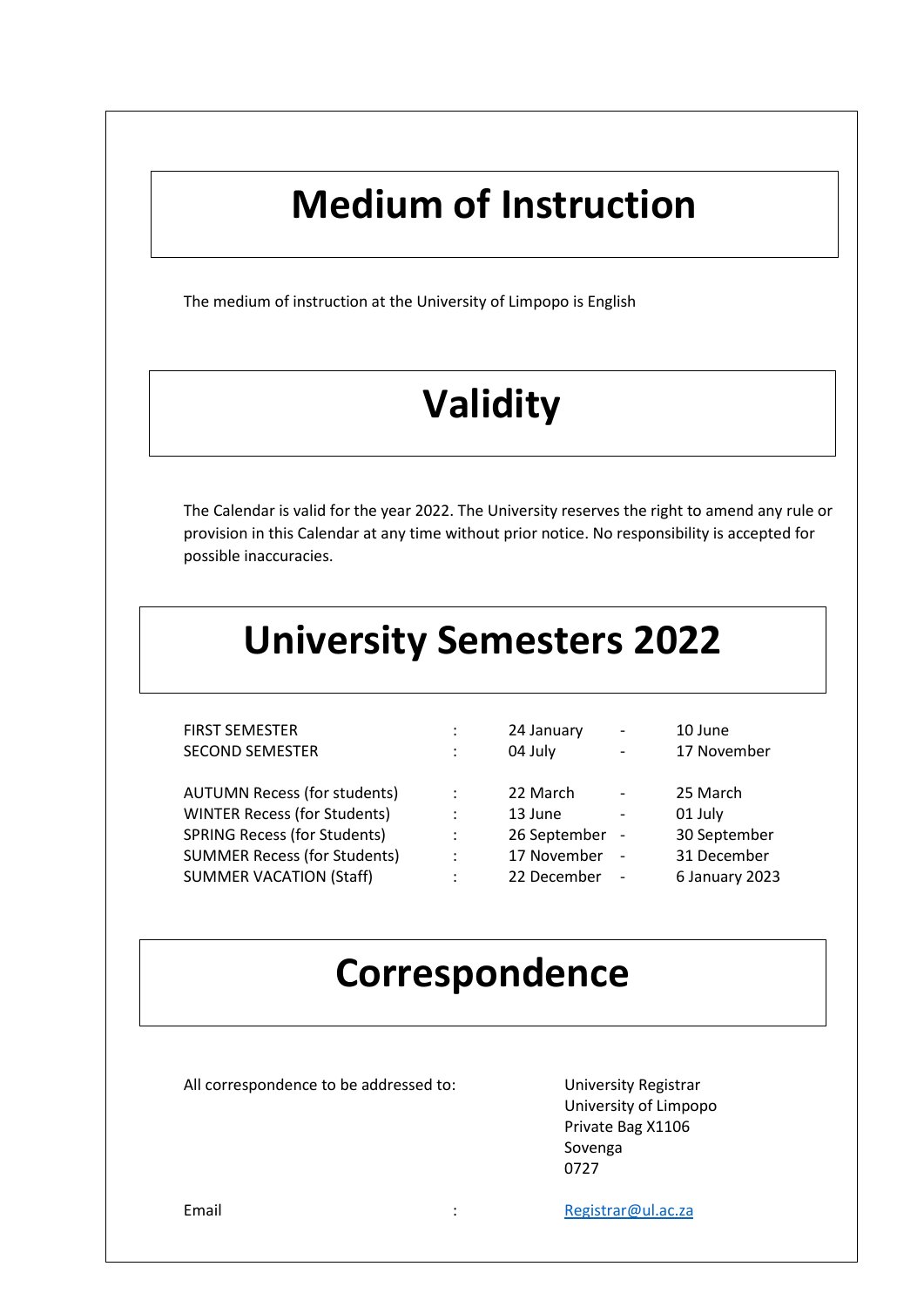### **IMPORTANT DATES SCHEDULE: 2022 ACADEMIC YEAR**

| <b>JANUARY 2022</b> |           |                                                                                      |       |  |
|---------------------|-----------|--------------------------------------------------------------------------------------|-------|--|
| Sa 1                |           | NEW YEAR'S DAY                                                                       |       |  |
| Su <sub>2</sub>     |           |                                                                                      |       |  |
| Mo3                 |           |                                                                                      |       |  |
| Tu 4                |           |                                                                                      |       |  |
| We 5                |           |                                                                                      |       |  |
| Th6                 |           |                                                                                      |       |  |
| Fr <sub>7</sub>     |           |                                                                                      |       |  |
| Sa <sub>8</sub>     |           |                                                                                      |       |  |
| Su <sub>9</sub>     |           |                                                                                      |       |  |
| Mo 10               | $\bullet$ | University Re-opens: ALL Academic & Administration Staff report for duty             |       |  |
| Tu 11               |           |                                                                                      |       |  |
| <b>We 12</b>        |           |                                                                                      |       |  |
| Th 13               | $\bullet$ | <b>Registration Commences</b>                                                        |       |  |
|                     |           | Honours, Masters and Doctoral Students                                               |       |  |
|                     |           | Faculty of Health Sciences (ALL Returning Students)                                  |       |  |
| $Fr$ 14             | $\bullet$ | <b>Registration Ceases</b>                                                           |       |  |
|                     |           | Honours, Masters and Doctoral Students                                               |       |  |
|                     |           | Faculty of Health Sciences (ALL Returning Students)                                  |       |  |
| Sa 15               | $\bullet$ | Library closed                                                                       |       |  |
| <b>Su 16</b>        |           |                                                                                      |       |  |
| Mo 17               | $\bullet$ | Registration Commences: ALL Other Returning Students<br><b>Faculty of Humanities</b> |       |  |
| <b>Tu 18</b>        |           | <b>Faculty of Humanities</b>                                                         |       |  |
|                     |           | Faculty of Management and Law                                                        |       |  |
|                     | $\bullet$ | Meeting 1: Senate Appeals Committee                                                  | 09:00 |  |
| <b>We 19</b>        |           | Faculty of Management and La                                                         |       |  |
|                     |           | Faculty of Science and Agriculture                                                   |       |  |
| Th 20               |           | Faculty of Science and Agriculture                                                   |       |  |
| Fr 21               | $\bullet$ | Registration Ends: ALL Undergraduate Returning Students                              |       |  |
| <b>Sa 22</b>        | $\bullet$ | Library closed                                                                       |       |  |
| <b>Su 23</b>        |           |                                                                                      |       |  |
| Mo 24               | $\bullet$ | <b>FIRST SEMESTER COMMENCES</b>                                                      |       |  |
|                     |           | Lectures and Practicals Commence: ALL Returning and Postgraduate Students            |       |  |
|                     | $\bullet$ | Registration Commences: First Time Entering Students                                 |       |  |
| Tu 25               |           |                                                                                      |       |  |
| We 26               | $\bullet$ | Meeting 2: Senate Appeals Committee                                                  | 09:00 |  |
| Th 27               |           |                                                                                      |       |  |
| Fr 28               | $\bullet$ | <b>Registration Ends: First Time Entering Students</b>                               |       |  |
| <b>Sa 29</b>        | $\bullet$ | <b>Library Closed</b>                                                                |       |  |
|                     | $\bullet$ | <b>Orientation: First Entering Students</b>                                          |       |  |
| <b>Su 30</b>        |           |                                                                                      |       |  |
| Mo 31               | $\bullet$ | Meeting 1/4: Risk Management Committee                                               | 14:00 |  |
|                     | $\bullet$ | Lectures and Practicals Commence: ALL First Time Entering Students                   |       |  |
|                     | $\bullet$ | Late Registration Commences: ALL Students                                            |       |  |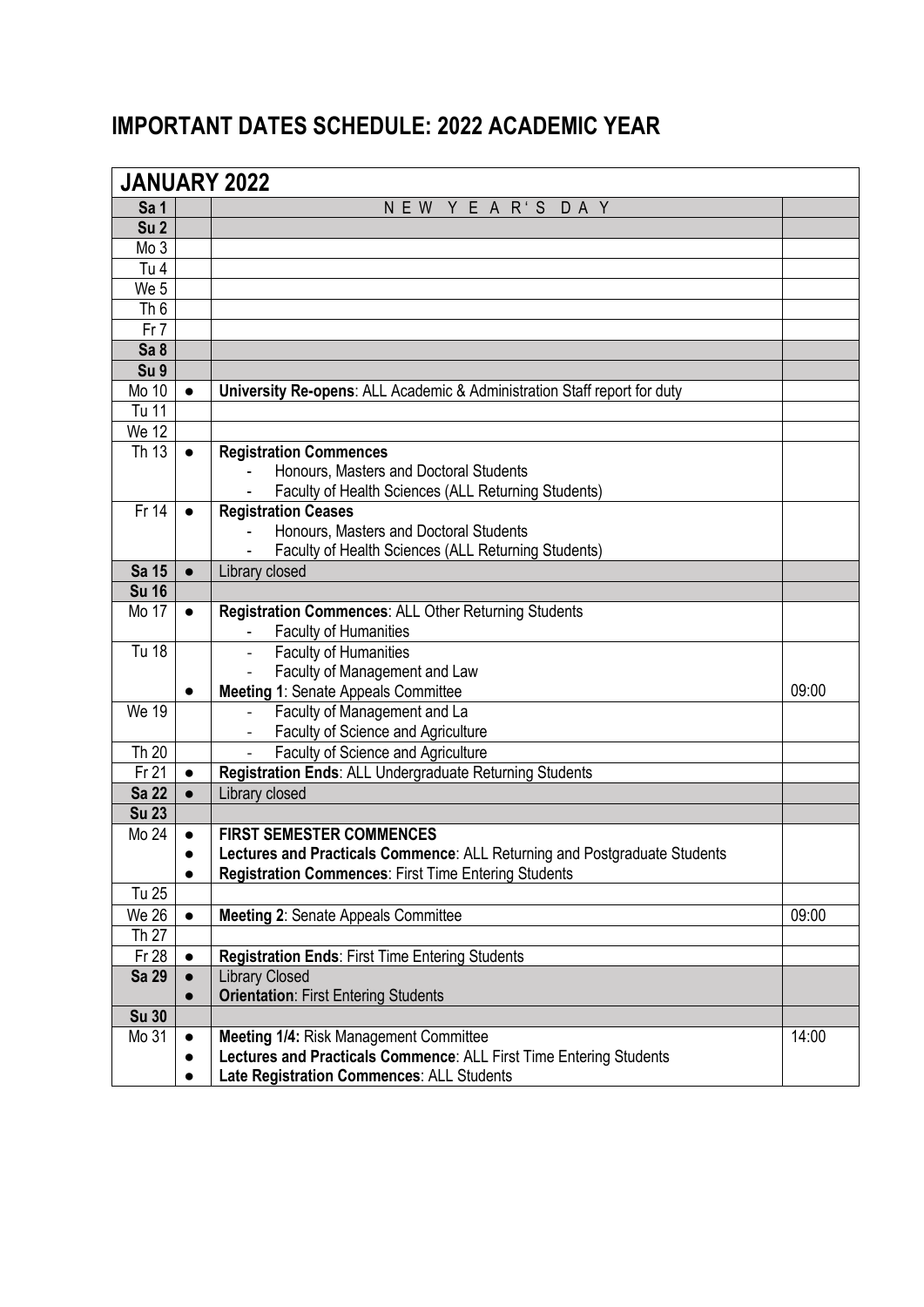|                 |                        | <b>FEBRUARY 2022</b>                                                                                                                                                                                                                                   |       |
|-----------------|------------------------|--------------------------------------------------------------------------------------------------------------------------------------------------------------------------------------------------------------------------------------------------------|-------|
| Tu 1            |                        |                                                                                                                                                                                                                                                        |       |
| We 2            |                        |                                                                                                                                                                                                                                                        |       |
| Th <sub>3</sub> |                        |                                                                                                                                                                                                                                                        |       |
| Fr <sub>4</sub> | $\bullet$<br>$\bullet$ | Late Registration Ends: ALL Students<br><b>Closing Date</b><br>Cancellation of courses or modules or study direction<br>$\overline{\phantom{0}}$<br>Changing of course or modules or study direction<br>Changing of degree/diploma programmes/subjects |       |
|                 |                        | Exemption from attending a course or module<br>Submission of application for exemption from courses passed at other universities                                                                                                                       |       |
| Sa <sub>5</sub> | $\bullet$              | <b>Library Orientation</b>                                                                                                                                                                                                                             |       |
| Su <sub>6</sub> |                        |                                                                                                                                                                                                                                                        |       |
| Mo 7            | $\bullet$              | Meeting 1/11: ECS                                                                                                                                                                                                                                      | 10.00 |
| Tu <sub>8</sub> | $\bullet$              | Meeting 1/4 : Board of Faculty - Health Sciences                                                                                                                                                                                                       | 09:00 |
|                 | $\bullet$              | Meeting 1/4 : Board of Faculty - Humanities                                                                                                                                                                                                            | 14:00 |
| We 9            | $\bullet$              | Meeting 1/4: Board of Faculty - Management and Law                                                                                                                                                                                                     | 09:00 |
|                 | $\bullet$              | Meeting 1/4: Board of Faculty - Science & Agriculture                                                                                                                                                                                                  | 14:00 |
| Th 10           | $\bullet$              | Meeting 1/4: Council Information and Communication Committee                                                                                                                                                                                           | 18:00 |
| Fr 11           |                        |                                                                                                                                                                                                                                                        |       |
| Sa 12           | $\bullet$              | <b>Library Orientation</b>                                                                                                                                                                                                                             |       |
| <b>Su 13</b>    |                        |                                                                                                                                                                                                                                                        |       |
| Mo 14           |                        |                                                                                                                                                                                                                                                        |       |
| Tu 15           | $\bullet$              | Meeting 1/4: Council Audit Committee                                                                                                                                                                                                                   | 14:00 |
| <b>We 16</b>    |                        |                                                                                                                                                                                                                                                        |       |
| Th 17           | $\bullet$              | Meeting 1/8: EMC                                                                                                                                                                                                                                       | 10:00 |
| Fr 18           |                        |                                                                                                                                                                                                                                                        |       |
| Sa 19           |                        |                                                                                                                                                                                                                                                        |       |
| <b>Su 20</b>    |                        |                                                                                                                                                                                                                                                        |       |
| Mo 21           |                        |                                                                                                                                                                                                                                                        |       |
| <b>Tu 22</b>    |                        |                                                                                                                                                                                                                                                        |       |
| <b>We 23</b>    | $\bullet$              | Meeting 1/10: Research Ethics Committee (TREC)                                                                                                                                                                                                         | 09:00 |
|                 |                        | Meeting 1/4: Council Joint Tender & Physical Planning Committee                                                                                                                                                                                        | 18:00 |
| Th 24           | $\bullet$              | Meeting 1/10: Animal Research Committee (AREC)                                                                                                                                                                                                         | 09:00 |
| Fr 25           | $\bullet$              | Meeting 1/4: Senate Academic Planning Committee                                                                                                                                                                                                        | 09:00 |
| Sa 26           |                        |                                                                                                                                                                                                                                                        |       |
| <b>Su 27</b>    |                        |                                                                                                                                                                                                                                                        |       |
| Mo 28           | $\bullet$              | Meeting 1/4: Senate Teaching and Learning Committee                                                                                                                                                                                                    | 09:00 |
|                 | $\bullet$              | Final Date: Senior Postgraduate Students (Who cannot graduate in Autumn) to renew their<br>registrations                                                                                                                                               |       |
|                 |                        | Final Date: Submission of ALL Postgraduate Assessment reports by assessors (Internal &<br>External).                                                                                                                                                   |       |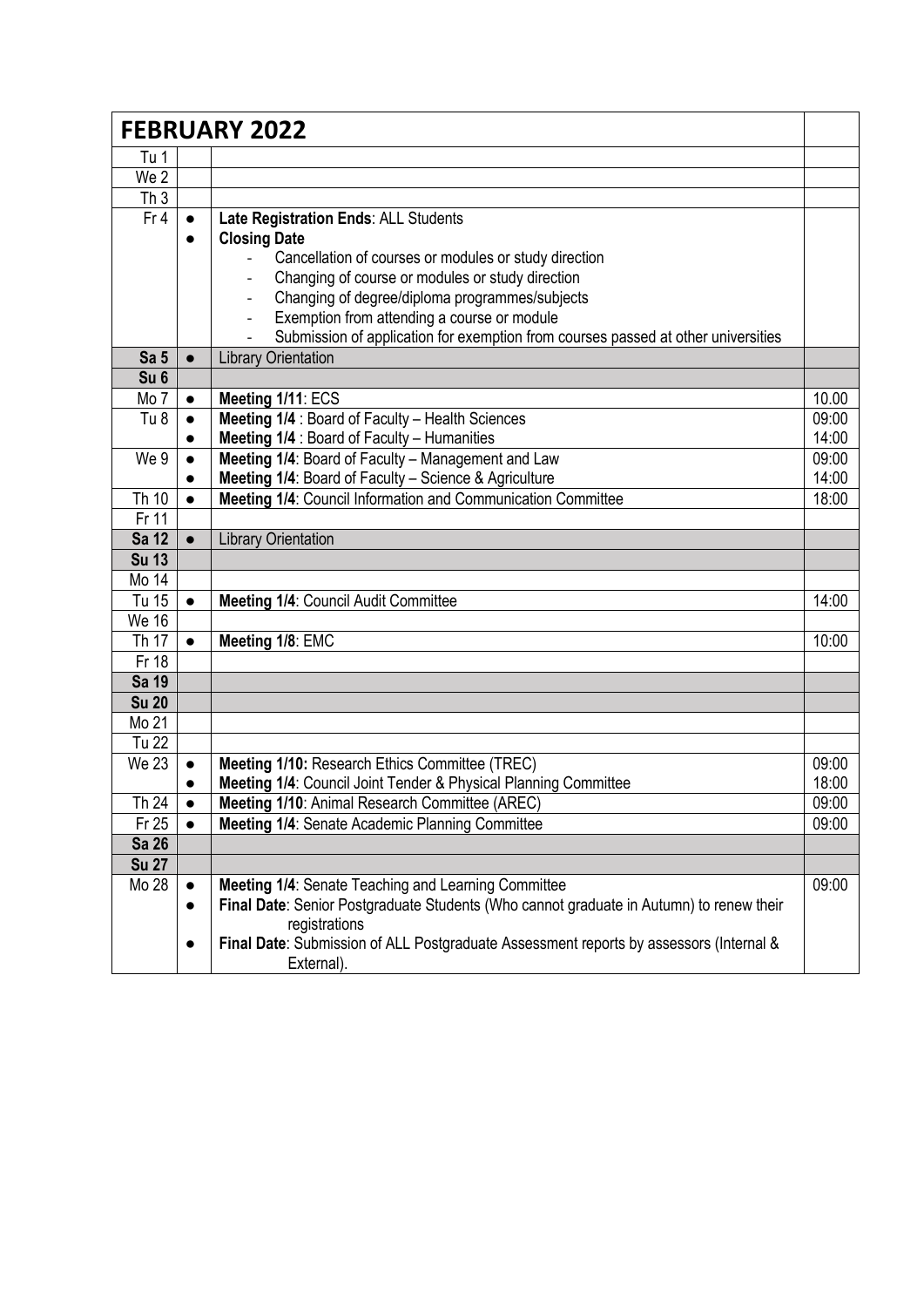|                       | <b>MARCH 2022</b> |                                                                        |       |  |  |
|-----------------------|-------------------|------------------------------------------------------------------------|-------|--|--|
| Tu 1                  |                   | Meeting 1/4: Senate Research & Ethics Committee                        | 09:00 |  |  |
|                       |                   | Opening Date: ALL Applications for 2023 Academic Year                  |       |  |  |
| We 2                  | $\bullet$         | Meeting 1/4: Senate Information and Communication Technology Committee | 09:00 |  |  |
|                       | $\bullet$         | Meeting 1/4: Senate Committee for Students Living with Disabilities    | 14:00 |  |  |
|                       | $\bullet$         | Meeting 1/4: Council Human Resources Committee                         | 18:00 |  |  |
|                       | $\bullet$         | Meeting 1/4: Council Remunerations Committee                           | 20:00 |  |  |
| Th <sub>3</sub>       |                   | Meeting 1/4: Senate Community Engagement Committee                     | 09:00 |  |  |
|                       |                   | Meeting 1/4: Senate Library and Information Services Committee         | 14:00 |  |  |
|                       | $\bullet$         | Meeting 1/4: Council Finance Committee                                 | 18:00 |  |  |
| Fr <sub>4</sub>       | $\bullet$         | Final Date: Submission of Lists for the Autumn Graduations Ceremony    |       |  |  |
| Sa <sub>5</sub>       |                   |                                                                        |       |  |  |
| Su <sub>6</sub>       |                   |                                                                        |       |  |  |
| Mo 7                  | $\bullet$         | Meeting 1/10: Central Higher Degrees Committee                         | 09:00 |  |  |
| Tu <sub>8</sub>       |                   |                                                                        |       |  |  |
| We 9                  |                   |                                                                        |       |  |  |
| Th 10                 |                   |                                                                        |       |  |  |
| Fr 11                 | $\bullet$         | Meeting 1/4: Institutional Forum                                       | 10:00 |  |  |
| <b>Sa 12</b>          |                   |                                                                        |       |  |  |
| <b>Su 13</b><br>Mo 14 |                   |                                                                        |       |  |  |
| Tu 15                 |                   |                                                                        |       |  |  |
| We 16                 |                   |                                                                        |       |  |  |
| Th 17                 | $\bullet$         | Meeting 2/8: EMC                                                       | 10:00 |  |  |
| Fr 18                 |                   | Meeting 1/4: Senate                                                    | 10:00 |  |  |
| Sa 19                 | $\bullet$         | <b>Library Closed</b>                                                  |       |  |  |
| <b>Su 20</b>          |                   |                                                                        |       |  |  |
| Mo 21                 |                   | HUMAN RIGHTS DAY                                                       |       |  |  |
| <b>Tu 22</b>          | $\bullet$         | Autumn Recess for Students Commences                                   |       |  |  |
|                       | $\bullet$         | Meeting 2/11: ECS                                                      | 10:00 |  |  |
| <b>We 23</b>          |                   | Meeting 1/4: Executive Committee of Council                            | 18:00 |  |  |
| Th 24                 |                   |                                                                        |       |  |  |
| Fr 25                 |                   | <b>Autumn Recess for Students Ends</b>                                 |       |  |  |
| <b>Sa 26</b>          |                   |                                                                        |       |  |  |
| <b>Su 27</b>          |                   |                                                                        |       |  |  |
| Mo 28                 |                   | Meeting 2/10: Central Higher Degrees Committee                         | 09:00 |  |  |
| Tu 29                 |                   | Meeting 2/10: Research Ethics Committee (TREC)                         | 09:00 |  |  |
| <b>We 30</b>          | $\bullet$         | Meeting 2/10: Animal Research Committee (AREC)                         | 14:00 |  |  |
| Th 31                 |                   |                                                                        |       |  |  |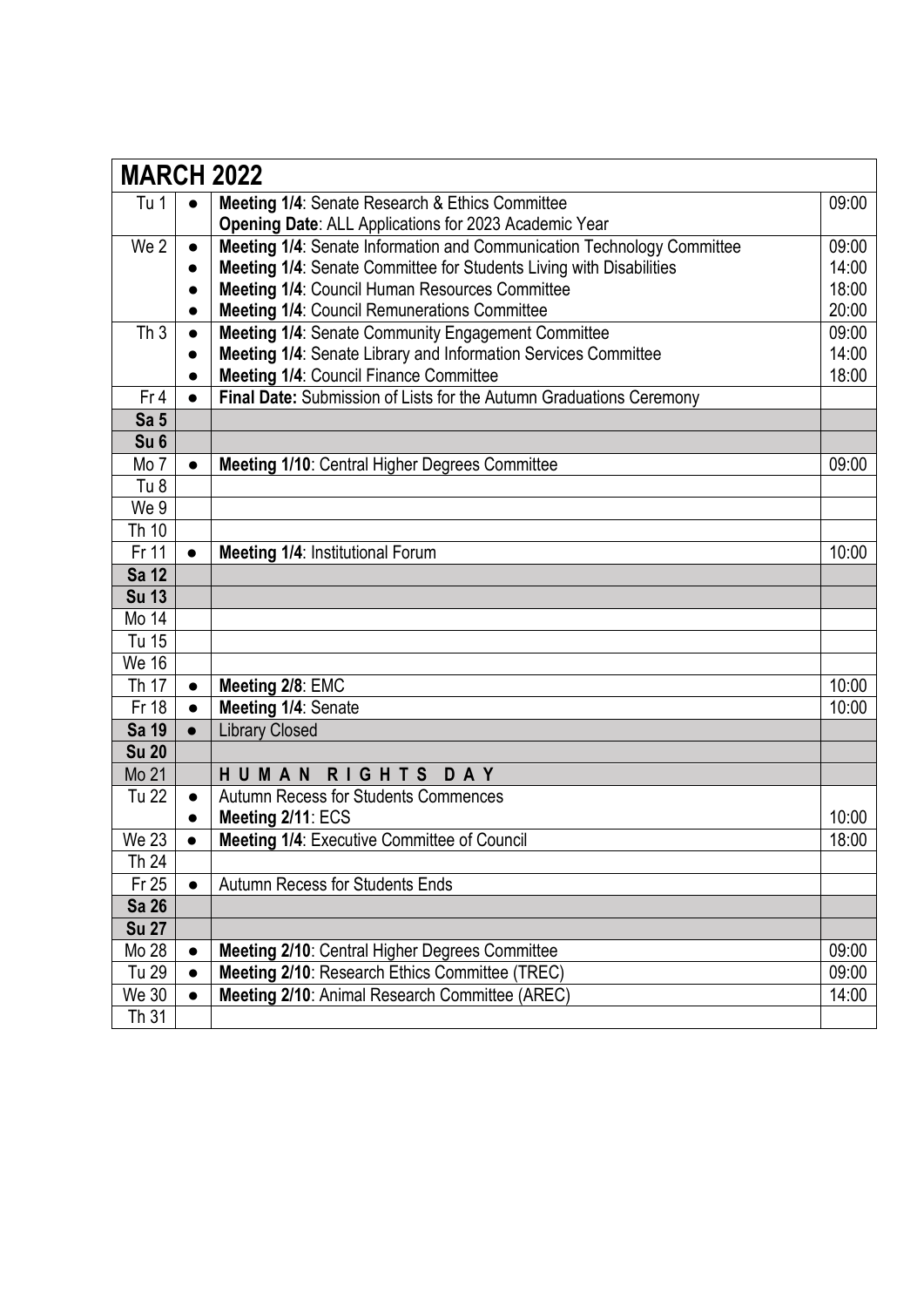|                   | <b>APRIL 2022</b> |                                                                                                               |       |  |  |
|-------------------|-------------------|---------------------------------------------------------------------------------------------------------------|-------|--|--|
| Fr <sub>1</sub>   |                   |                                                                                                               |       |  |  |
| Sa <sub>2</sub>   |                   |                                                                                                               |       |  |  |
| Su3               |                   |                                                                                                               |       |  |  |
| Mo 4              |                   |                                                                                                               |       |  |  |
| Tu <sub>5</sub>   |                   |                                                                                                               |       |  |  |
| We 6              |                   |                                                                                                               |       |  |  |
| Th $\overline{7}$ | $\bullet$         | Meeting 3/8: EMC                                                                                              | 10:00 |  |  |
| Fr 8              | $\bullet$         | Meeting 1/4: Council                                                                                          | 09:30 |  |  |
| Sa 9              |                   |                                                                                                               |       |  |  |
| <b>Su 10</b>      |                   |                                                                                                               |       |  |  |
| Mo 11             | $\bullet$         | Meeting 3/11: ECS                                                                                             | 10:00 |  |  |
| <b>Tu 12</b>      |                   |                                                                                                               |       |  |  |
| <b>We 13</b>      |                   |                                                                                                               |       |  |  |
| Th 14             |                   |                                                                                                               |       |  |  |
| Fr 15             | $\bullet$         | GOOD FRIDAY                                                                                                   |       |  |  |
| <b>Sa 16</b>      | $\bullet$         | <b>Library Closed</b>                                                                                         |       |  |  |
| <b>Su 17</b>      |                   |                                                                                                               |       |  |  |
| Mo 18             | $\bullet$         | <b>FAMILYDAY</b>                                                                                              |       |  |  |
| Tu 19             | $\bullet$         | Meeting 3/10: Research Ethics Committee (TREC)                                                                | 09:00 |  |  |
| We 20             | $\bullet$         | Meeting 3/10: Animals Research Ethics Committee (AREC)                                                        | 14:00 |  |  |
| Th $21$           | $\bullet$         | <b>Autumn Graduations Ceremony</b>                                                                            |       |  |  |
| Fr 22             |                   | Final Date: Submission of Mid-Year Summative Assessment Papers<br>(External Moderation) to Assessment Section |       |  |  |
| <b>Sa 23</b>      |                   |                                                                                                               |       |  |  |
| <b>Su 24</b>      |                   |                                                                                                               |       |  |  |
| Mo 25             | $\bullet$         | Meeting 2/4: Risk Management Committee                                                                        | 14:00 |  |  |
| <b>Tu 26</b>      | $\bullet$         | Meeting 2/4: Board of Faculty - Humanities                                                                    | 09:00 |  |  |
|                   | $\bullet$         | Meeting 2/4: Board of Faculty - Health Sciences                                                               | 14:00 |  |  |
| <b>We 27</b>      |                   | <b>FREEDOM DAY</b>                                                                                            |       |  |  |
| Th 28             | $\bullet$         | Meeting 2/4: Board of Faculty - Science and Agriculture                                                       | 09:00 |  |  |
|                   | $\bullet$         | Meeting 2/4: Board of Faculty - Management and Law                                                            | 14:00 |  |  |
| Fr 29             | $\bullet$         | Meeting 3/10: Central Higher Degrees Committee                                                                | 09:00 |  |  |
| <b>Sa 30</b>      | $\bullet$         | <b>Library Closed</b>                                                                                         |       |  |  |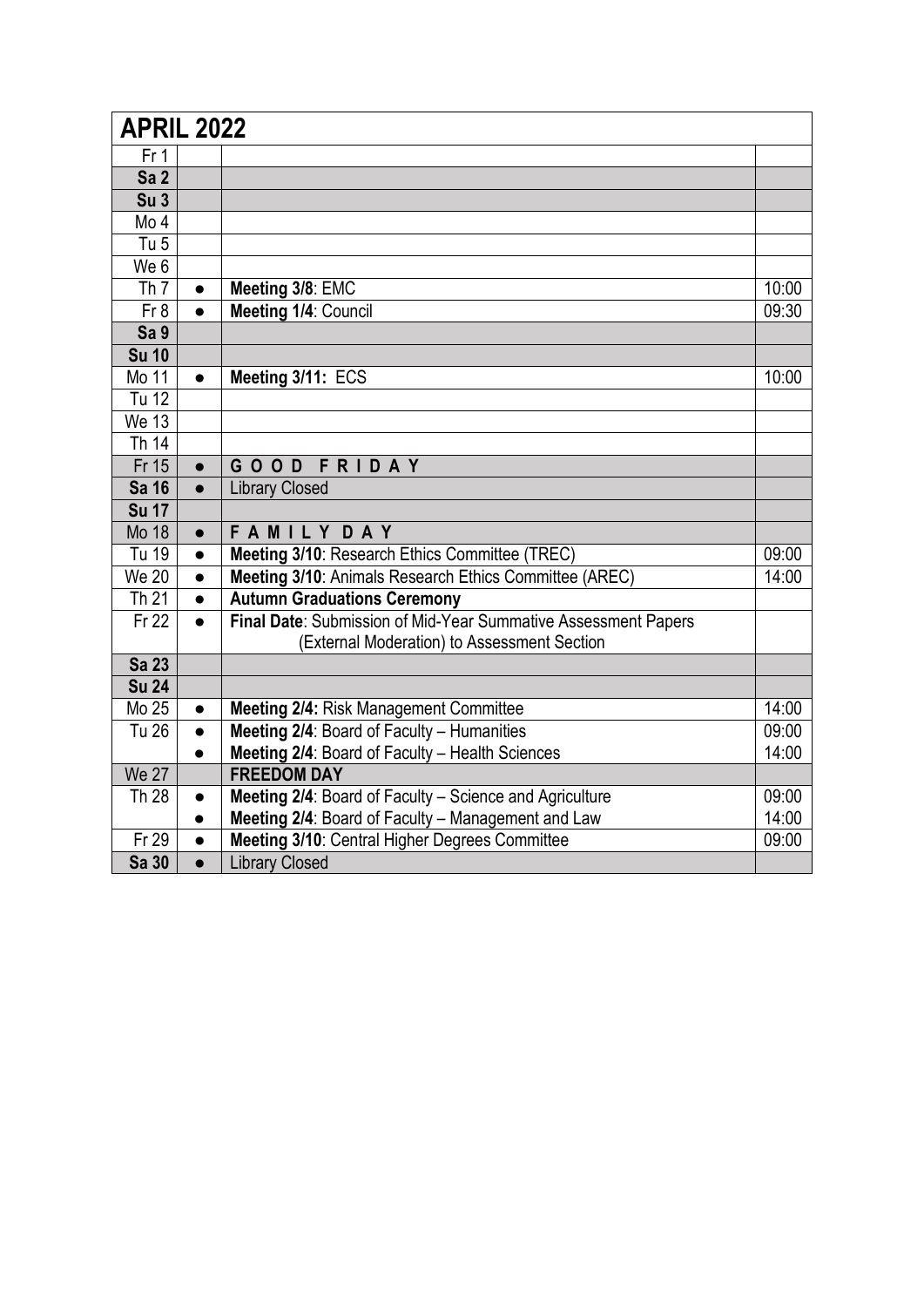| <b>MAY 2022</b>  |           |                                                                                                          |       |  |
|------------------|-----------|----------------------------------------------------------------------------------------------------------|-------|--|
| Su <sub>1</sub>  |           |                                                                                                          |       |  |
| Mo <sub>2</sub>  | $\bullet$ | WORKERS DAY                                                                                              |       |  |
| Tu $3$           |           |                                                                                                          |       |  |
| We 4             |           |                                                                                                          |       |  |
| Th <sub>5</sub>  |           |                                                                                                          |       |  |
| Fr <sub>6</sub>  | $\bullet$ | Final Date: Submission of Mid-Year Summative Assessment Papers(Internal) to<br><b>Assessment Section</b> |       |  |
| Sa <sub>7</sub>  |           |                                                                                                          |       |  |
| Su <sub>8</sub>  |           |                                                                                                          |       |  |
| Mo <sub>9</sub>  | $\bullet$ | Meeting 4/11: ECS                                                                                        | 10:00 |  |
| Tu 10            | $\bullet$ | Meeting 2/4: Council Information and Communication Technology Committee                                  | 18:00 |  |
| We 11            |           |                                                                                                          |       |  |
| Th 12            |           | Meeting 2/4: Council Audit Committee                                                                     | 14:00 |  |
| Fr <sub>13</sub> | $\bullet$ | Meeting 2/4: Senate Academic Planning Committee                                                          | 09:00 |  |
|                  |           | All Lectures and Practicals Cease                                                                        |       |  |
|                  |           | Final Date: Capturing ALL Formative Assessment Marks                                                     |       |  |
| <b>Sa 14</b>     |           |                                                                                                          |       |  |
| <b>Su 15</b>     |           |                                                                                                          |       |  |
| Mo 16            |           | <b>Revision Period: Commences</b>                                                                        |       |  |
|                  | $\bullet$ | Meeting 2/4: Senate Teaching and Learning Committee                                                      | 09:00 |  |
| <b>Tu 17</b>     | $\bullet$ | Meeting 2/4: Senate Research and Ethics Committee                                                        | 09:00 |  |
| <b>We 18</b>     |           | Meeting 2/4: Senate Information and Communication Technology Committee                                   | 09:00 |  |
|                  | $\bullet$ | Meeting 2/4: Senate Committee of Students Living with Disabilities                                       | 14:00 |  |
| Th 19            | $\bullet$ | Meeting 2/4: Senate Library and Information Services Committee                                           | 09:00 |  |
|                  |           | Meeting 2/4: Senate Community Engagement Committee                                                       | 14:00 |  |
| Fr 20            | $\bullet$ | <b>Revision Period: Ends</b>                                                                             |       |  |
| <b>Sa 21</b>     |           |                                                                                                          |       |  |
| <b>Su 22</b>     |           |                                                                                                          |       |  |
| Mo 23            | $\bullet$ | Mid-Year Summative Assessment Commences                                                                  |       |  |
|                  |           | Meeting 4/10: Research Ethics Committee (TREC)                                                           | 09:00 |  |
|                  | $\bullet$ | <b>Meeting 2/4: Council Human Resources Committee</b>                                                    | 18:00 |  |
| Tu 24            | $\bullet$ | Meeting 2/4: Council Joint Tender & Physical Planning Committee                                          | 18:00 |  |
| We 25            | $\bullet$ | Meeting 4/10: Animals Research Committee (AREC)                                                          | 14:00 |  |
| Th 26            | $\bullet$ | Meeting 4/8: EMC                                                                                         | 10:00 |  |
| Fr 27            |           |                                                                                                          |       |  |
| <b>Sa 28</b>     |           |                                                                                                          |       |  |
| <b>Su 39</b>     |           |                                                                                                          |       |  |
| Mo 30            |           | <b>Meeting 4/10: Central Higher Degrees Committee</b>                                                    | 09:00 |  |
| Tu 31            | $\bullet$ | Meeting 2/4: Council Finance Committee                                                                   | 18:00 |  |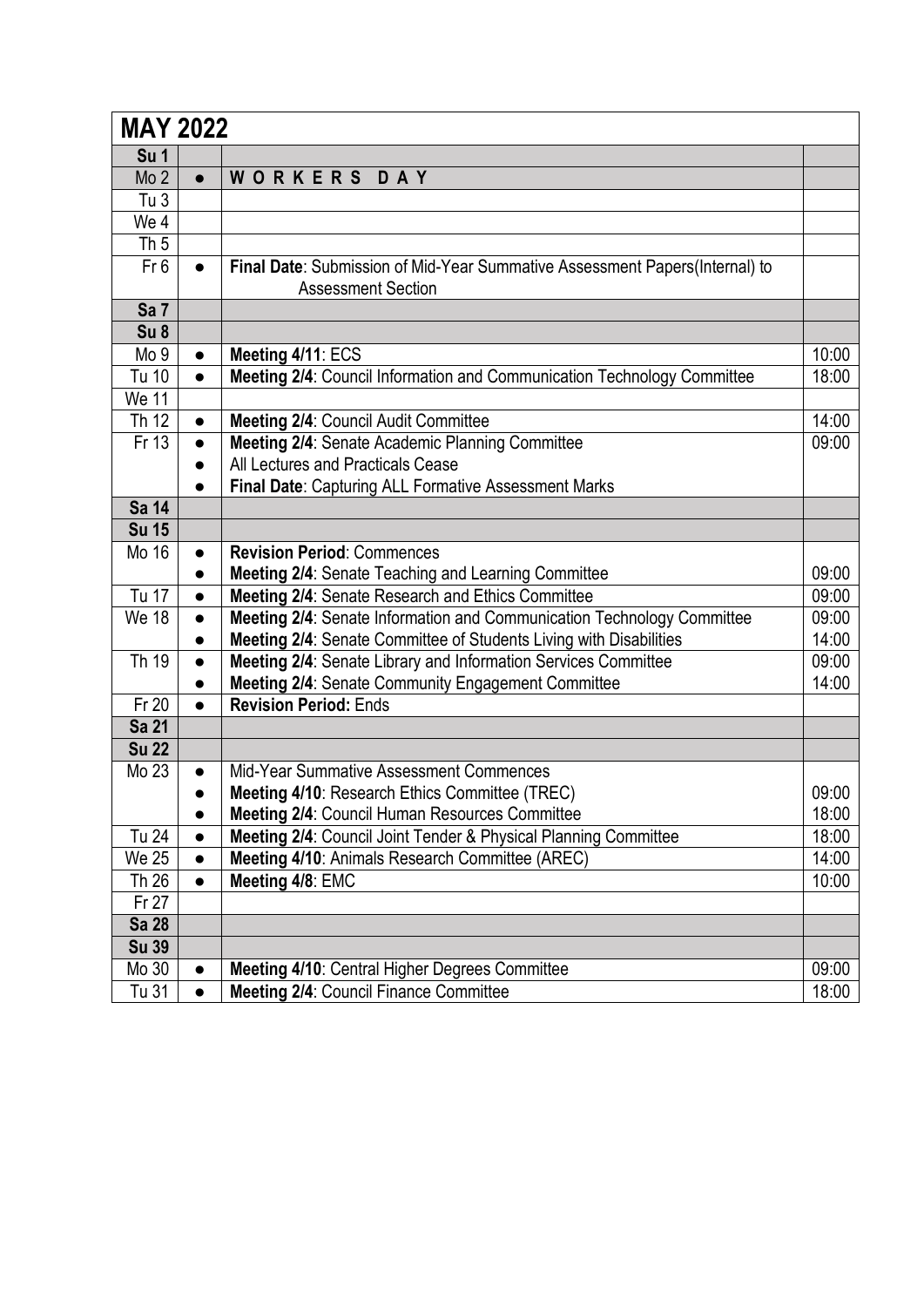| <b>JUNE 2022</b> |           |                                                           |       |  |
|------------------|-----------|-----------------------------------------------------------|-------|--|
| We 1             |           |                                                           |       |  |
| Th <sub>2</sub>  |           |                                                           |       |  |
| Fr <sub>3</sub>  | $\bullet$ | Meeting 2/4: Senate                                       | 10:00 |  |
| Sa 4             |           |                                                           |       |  |
| Su <sub>5</sub>  |           |                                                           |       |  |
| Mo <sub>6</sub>  | $\bullet$ | Meeting 5/11: ECS                                         | 10:00 |  |
| Tu $7$           |           |                                                           |       |  |
| We 8             |           |                                                           |       |  |
| Th <sub>9</sub>  | $\bullet$ | Meeting 2/4: Executive Committee of Council               | 18:00 |  |
| Fr 10            | $\bullet$ | Meeting 2/4: Institutional Forum                          | 10:00 |  |
|                  | $\bullet$ | Mid-Year Summative Assessments End                        |       |  |
| Sa 11            |           |                                                           |       |  |
| <b>Su 12</b>     |           |                                                           |       |  |
| Mo 13            | $\bullet$ | <b>Winter Recess for Students Commences</b>               |       |  |
| Tu 14            | $\bullet$ | Meeting 5/10: Central Higher Degrees Committee            | 09:00 |  |
| <b>We 15</b>     |           |                                                           |       |  |
| <b>Th 16</b>     | $\bullet$ | YOUTH<br>DAY                                              |       |  |
| Fr 17            | $\bullet$ | UNIVERSITY<br>HOLIDAY                                     |       |  |
| <b>Sa 18</b>     |           |                                                           |       |  |
| <b>Su 19</b>     |           |                                                           |       |  |
| Mo 20            | $\bullet$ | Final Date: Capturing of ALL Summative Assessment Results |       |  |
| Tu 21            |           |                                                           |       |  |
| We 22            |           |                                                           |       |  |
| Th 23            | $\bullet$ | Meeting: ECS (RESULTS)                                    | 14:00 |  |
| Fr 24            | $\bullet$ | Meeting 2/4: Council                                      | 09:30 |  |
|                  |           | Mid-Year Summative Re-Assessment Commences                |       |  |
| Sa 25            |           |                                                           |       |  |
| <b>Su 26</b>     |           |                                                           |       |  |
| Mo 27            | $\bullet$ | Meeting 5/10: Research Ethics Committee (TREC)            | 09:00 |  |
| <b>Tu 28</b>     | $\bullet$ | Meeting 5/10: Animals Research Ethics Committee (AREC)    | 14:00 |  |
| <b>We 29</b>     |           |                                                           |       |  |
| Th 30            | $\bullet$ | Mid-Year Summative Re-Assessments End                     |       |  |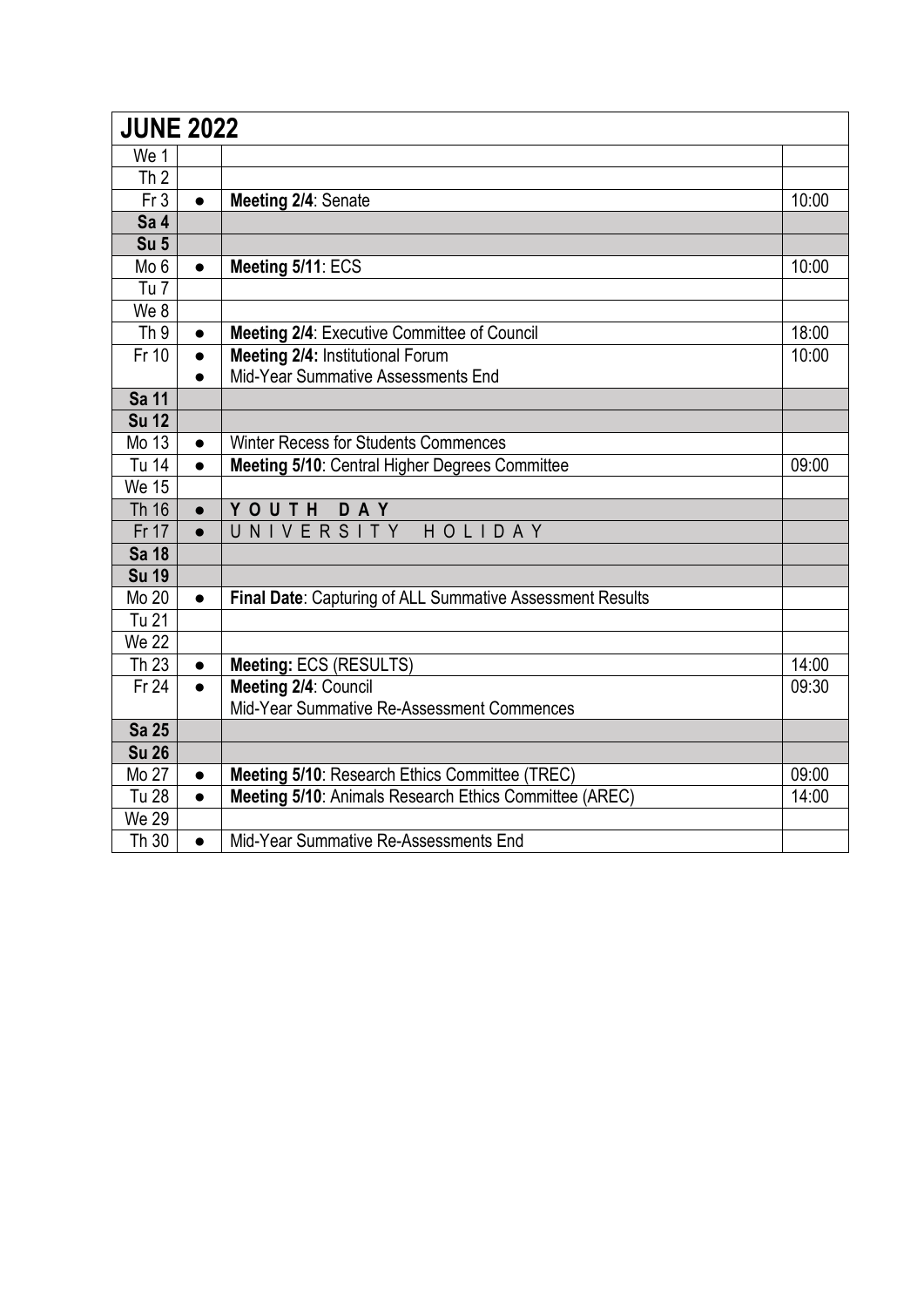| <b>JULY 2022</b> |           |                                                          |       |
|------------------|-----------|----------------------------------------------------------|-------|
| Fr <sub>1</sub>  |           | <b>Winter Recess for Students Ends</b>                   |       |
|                  | $\bullet$ | Final Date: Capturing of Summative Re-Assessment Results |       |
| Sa <sub>2</sub>  |           |                                                          |       |
| Su3              |           |                                                          |       |
| Mo 4             | $\bullet$ | <b>Second Semester Commences</b>                         |       |
|                  | $\bullet$ | <b>ALL Lectures and Practicals Resume</b>                |       |
| Tu <sub>5</sub>  | $\bullet$ | Meeting 3/4: Board of Faculty - Health Sciences          | 09:00 |
|                  | $\bullet$ | Meeting 3/4: Board of Faculty - Humanities               | 14:00 |
| We 6             | $\bullet$ | Meeting 3/4: Board of Faculty - Management and Law       | 09:00 |
|                  | $\bullet$ | Meeting 3/4: Board of Faculty - Science and Agriculture  | 14:00 |
| Th <sub>7</sub>  |           |                                                          |       |
| Fr 8             |           |                                                          |       |
| Sa 9             |           |                                                          |       |
| <b>Su 10</b>     |           |                                                          |       |
| Mo $11$          | $\bullet$ | <b>Open Week Commences</b>                               |       |
| Tu 12            |           |                                                          |       |
| <b>We 13</b>     |           |                                                          |       |
| Th 14            |           |                                                          |       |
| Fr 15            | $\bullet$ | <b>Open Week Ends</b>                                    |       |
| <b>Sa 16</b>     | $\bullet$ | <b>Library Closed</b>                                    |       |
| <b>Su 17</b>     |           |                                                          |       |
| Mo 18            | $\bullet$ | Meeting 6/11: ECS                                        | 10:00 |
| Tu 19            |           |                                                          |       |
| <b>We 20</b>     |           |                                                          |       |
| Th 21            | $\bullet$ | Meeting 5/8 EMC                                          | 10:00 |
| Fr 22            |           |                                                          |       |
| Sa 23            |           |                                                          |       |
| <b>Su 24</b>     |           |                                                          |       |
| Mo 25            | $\bullet$ | <b>Meeting 3/4: Risk Management Committee</b>            | 14:00 |
| Tu 26            | $\bullet$ | Meeting 6/10: Research Ethics Committee (TREC)           | 09:00 |
| We 27            | $\bullet$ | Meeting 6/10: Animals Research Ethics Committee (AREC)   | 14:00 |
| Th 28            | $\bullet$ | Meeting 6/10: Central Higher Degrees Committee           | 09:00 |
| Fr 29            | $\bullet$ | Meeting 3/4: Senate Academic Planning Committee          | 09:00 |
|                  |           | <b>Closing Date: VC Excellence Awards</b>                |       |
|                  |           | Closing Date: MBChB Applications for 2023                |       |
| Sa 30            |           |                                                          |       |
| <b>Su 31</b>     |           |                                                          |       |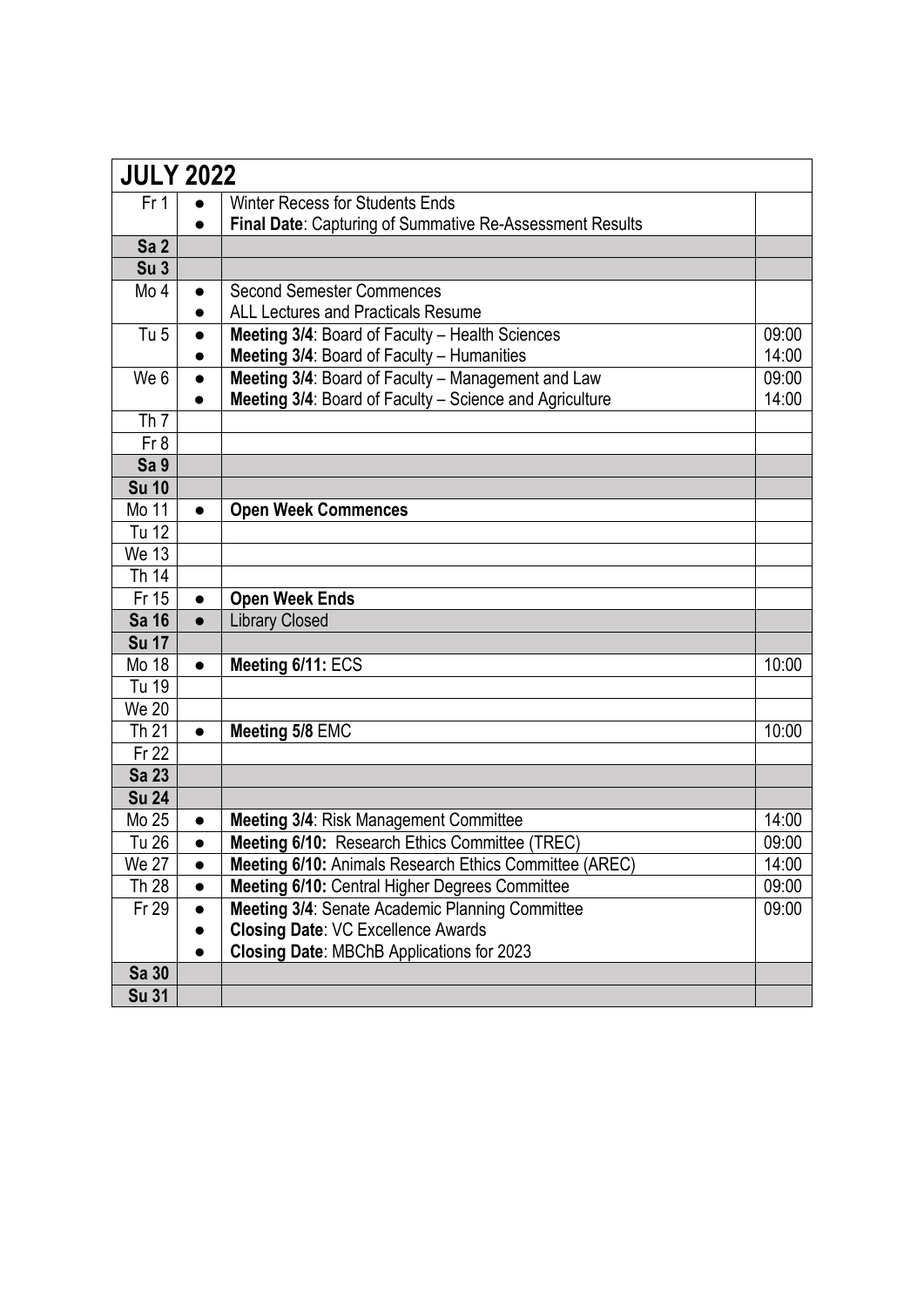| <b>AUGUST 2022</b> |           |                                                                         |       |  |  |
|--------------------|-----------|-------------------------------------------------------------------------|-------|--|--|
| Mo 1               | $\bullet$ | Meeting 3/4: Senate Teaching and Learning Committee                     | 09:00 |  |  |
| Tu2                | $\bullet$ | Meeting 3/4: Senate Research and Ethics Committee                       | 09:00 |  |  |
| We 3               | $\bullet$ | Meeting 3/4: Senate Information and Communication Technology Committee  | 09:00 |  |  |
|                    |           | Meeting 3/4: Senate Committee of Students Living with Disabilities      | 14:00 |  |  |
| Th4                | $\bullet$ | Meeting 3/4: Senate Library and Information Services Committee          | 09:00 |  |  |
|                    | $\bullet$ | Meeting 3/4: Senate Community Engagement Committee                      | 14:00 |  |  |
|                    | $\bullet$ | Meeting 3/4: Council Information and Communication Technology Committee | 18:00 |  |  |
| Fr <sub>5</sub>    |           |                                                                         |       |  |  |
| Sa <sub>6</sub>    | $\bullet$ | <b>Library Closed</b>                                                   |       |  |  |
| Su <sub>7</sub>    |           |                                                                         |       |  |  |
| Mo <sub>8</sub>    | $\bullet$ | UNIVERSITY HOLIDAY                                                      |       |  |  |
| Tu <sub>9</sub>    | $\bullet$ | WOMEN'S DAY                                                             |       |  |  |
| <b>We 10</b>       |           |                                                                         |       |  |  |
| Th $11$            | $\bullet$ | Meeting 3/4: Council Audit Committee                                    | 14:00 |  |  |
| Fr 12              |           |                                                                         |       |  |  |
| Sa 13              |           |                                                                         |       |  |  |
| <b>Su 14</b>       |           |                                                                         |       |  |  |
| Mo 15              |           |                                                                         |       |  |  |
| Tu 16              | $\bullet$ | Meeting 3/4: Council Joint Tender & Physical Planning Committee         | 18:00 |  |  |
| <b>We 17</b>       | $\bullet$ | Meeting 7/10: Central Higher Degrees Committee                          | 09:00 |  |  |
| Th 18              |           |                                                                         |       |  |  |
| Fr 19              | $\bullet$ | Final Date: Submission of Lists for the Spring Graduation Ceremony      |       |  |  |
|                    | $\bullet$ | <b>Council Strategic Planning Workshop</b>                              | 09:30 |  |  |
| <b>Sa 20</b>       | $\bullet$ | <b>Council Strategic Planning Workshop</b>                              | 09:00 |  |  |
| <b>Su 21</b>       |           |                                                                         |       |  |  |
| Mo 22              | $\bullet$ | Meeting 7/10: Research Ethics Committee (TREC)                          | 09:00 |  |  |
| Tu 23              | $\bullet$ | Meeting 7/10: Animals Research Ethics Committee (AREC)                  | 14:00 |  |  |
|                    | $\bullet$ | Meeting 3/4: Council Human Resources Committee                          | 18:00 |  |  |
| <b>We 24</b>       |           |                                                                         |       |  |  |
| Th 25              | $\bullet$ | Meeting 3/4: Council Finance Committee                                  | 18:00 |  |  |
| Fr 26              | $\bullet$ | Meeting 3/4: Senate                                                     | 10:00 |  |  |
| Sa 27              |           |                                                                         |       |  |  |
| <b>Su 28</b>       |           |                                                                         |       |  |  |
| Mo 29              | $\bullet$ | Meeting 7/11: ECS                                                       | 10:00 |  |  |
| Tu 30              |           |                                                                         |       |  |  |
| <b>We 31</b>       |           |                                                                         |       |  |  |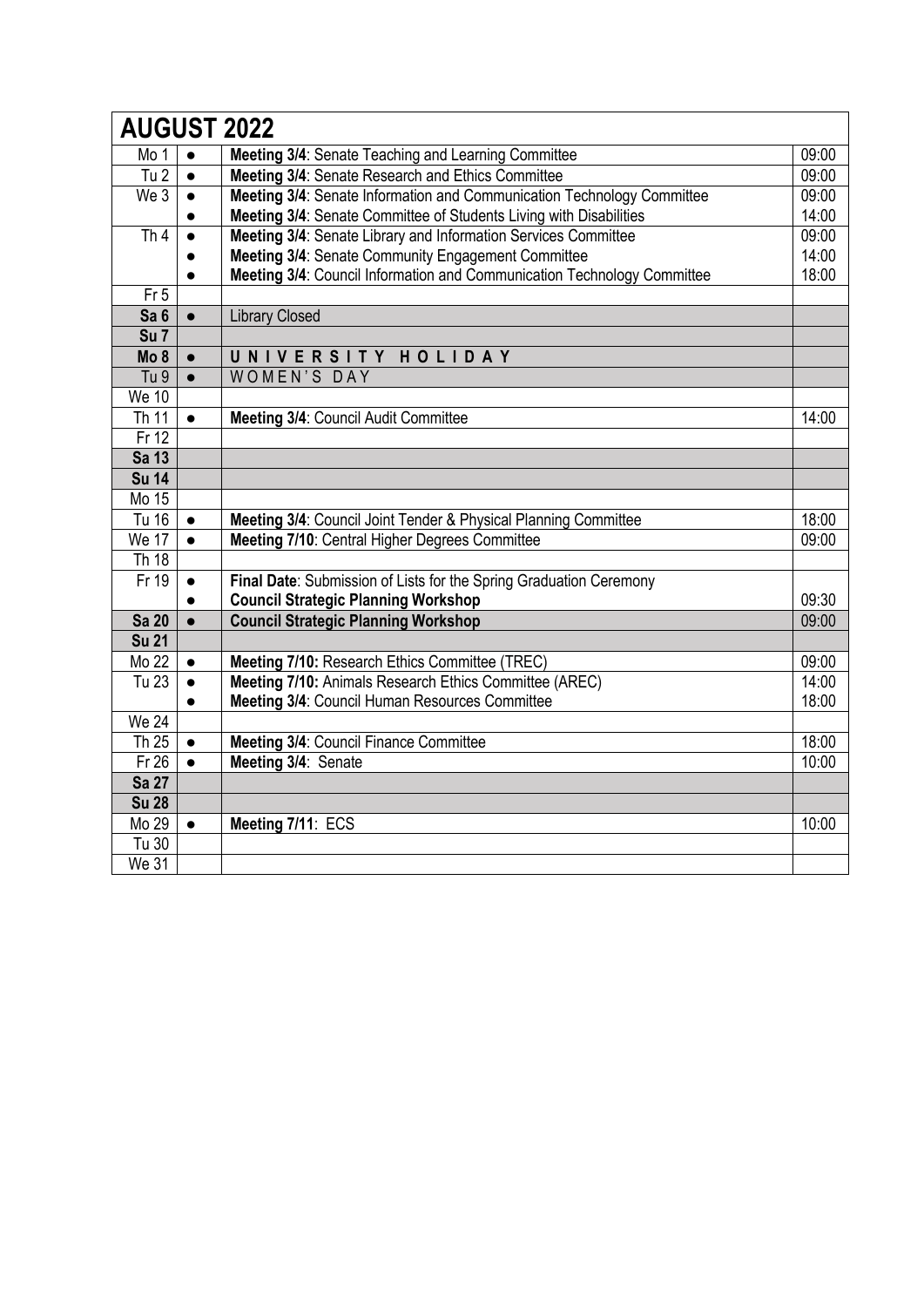| <b>SEPTEMBER 2022</b> |           |                                                                       |       |  |  |
|-----------------------|-----------|-----------------------------------------------------------------------|-------|--|--|
| Th 1                  | $\bullet$ | Meeting 6/8: EMC                                                      | 10:00 |  |  |
| Fr <sub>2</sub>       | $\bullet$ | Meeting 3/4: Institutional Forum                                      | 10:00 |  |  |
| Sa <sub>3</sub>       |           |                                                                       |       |  |  |
| Su <sub>4</sub>       |           |                                                                       |       |  |  |
| Mo <sub>5</sub>       | $\bullet$ | <b>Spring Lectures Commence (Faculty of Humanities)</b>               |       |  |  |
| Tu <sub>6</sub>       | $\bullet$ | <b>Spring Lectures End (Faculty of Humanities)</b>                    |       |  |  |
| We 7                  | $\bullet$ | Meeting 3/4: Executive Committee of Council                           | 18:00 |  |  |
| Th <sub>8</sub>       |           | <b>Management Strategic Planning Workshop</b>                         | 09:00 |  |  |
| Fr 9                  | $\bullet$ | <b>Management Strategic Planning Workshop</b>                         | 09:00 |  |  |
| <b>Sa 10</b>          |           |                                                                       |       |  |  |
| <b>Su 11</b>          |           |                                                                       |       |  |  |
| Mo 12                 | $\bullet$ | Meeting 8/11: ECS                                                     | 10:00 |  |  |
| Tu 13                 | $\bullet$ | Research Day: Faculty of Management and Law                           |       |  |  |
| We 14                 | $\bullet$ | Research Day: Faculty of Management and Law                           |       |  |  |
| Th 15                 | $\bullet$ | Meeting 8/10: Central Higher Degrees Committee                        | 09:00 |  |  |
| Fr 16                 |           | <b>Onkgopotse Tiro Memorial Lecture</b>                               | 10:00 |  |  |
|                       |           | Final Date: Submission of End of the Year Summative Assessment Papers |       |  |  |
|                       |           | (External Moderation) to Assessment Section                           |       |  |  |
| Sa 17                 |           |                                                                       |       |  |  |
| <b>Su 18</b>          |           |                                                                       |       |  |  |
| Mo 19                 | $\bullet$ | Meeting 4/4: Risk Management Committee                                | 14:00 |  |  |
| Tu 20                 | $\bullet$ | Research Day: Faculty of Science and Agriculture                      |       |  |  |
| <b>We 21</b>          | $\bullet$ | Research Day: Faculty of Science and Agriculture                      |       |  |  |
| Th 22                 |           |                                                                       |       |  |  |
| Fr 23                 | $\bullet$ | <b>Meeting 3/4: Council</b>                                           | 09:30 |  |  |
| Sa 24                 | $\bullet$ | <b>Library Closed</b>                                                 |       |  |  |
| <b>Su 25</b>          |           |                                                                       |       |  |  |
| Mo 26                 | $\bullet$ | <b>Spring Recess for Students Commences</b>                           |       |  |  |
|                       | $\bullet$ | Meeting 8/10: Research Ethics Committee (TREC)                        | 09:00 |  |  |
|                       |           | Research Day: Faculty of Health Sciences                              |       |  |  |
| Tu 27                 | $\bullet$ | Meeting 8/10: Animals Research Ethics Committee (AREC)                | 14:00 |  |  |
|                       | $\bullet$ | <b>Research Day: Faculty of Health Sciences</b>                       |       |  |  |
| <b>We 28</b>          | $\bullet$ | <b>Spring Graduations Ceremony</b>                                    |       |  |  |
| Th 29                 | $\bullet$ | Meeting 4/4: Council Information & Communication Technology Committee | 18:00 |  |  |
| Fr30                  |           | <b>Spring Recess for Students Ends</b>                                |       |  |  |
|                       |           | Closing Date: Applications for 2023 Academic Year                     |       |  |  |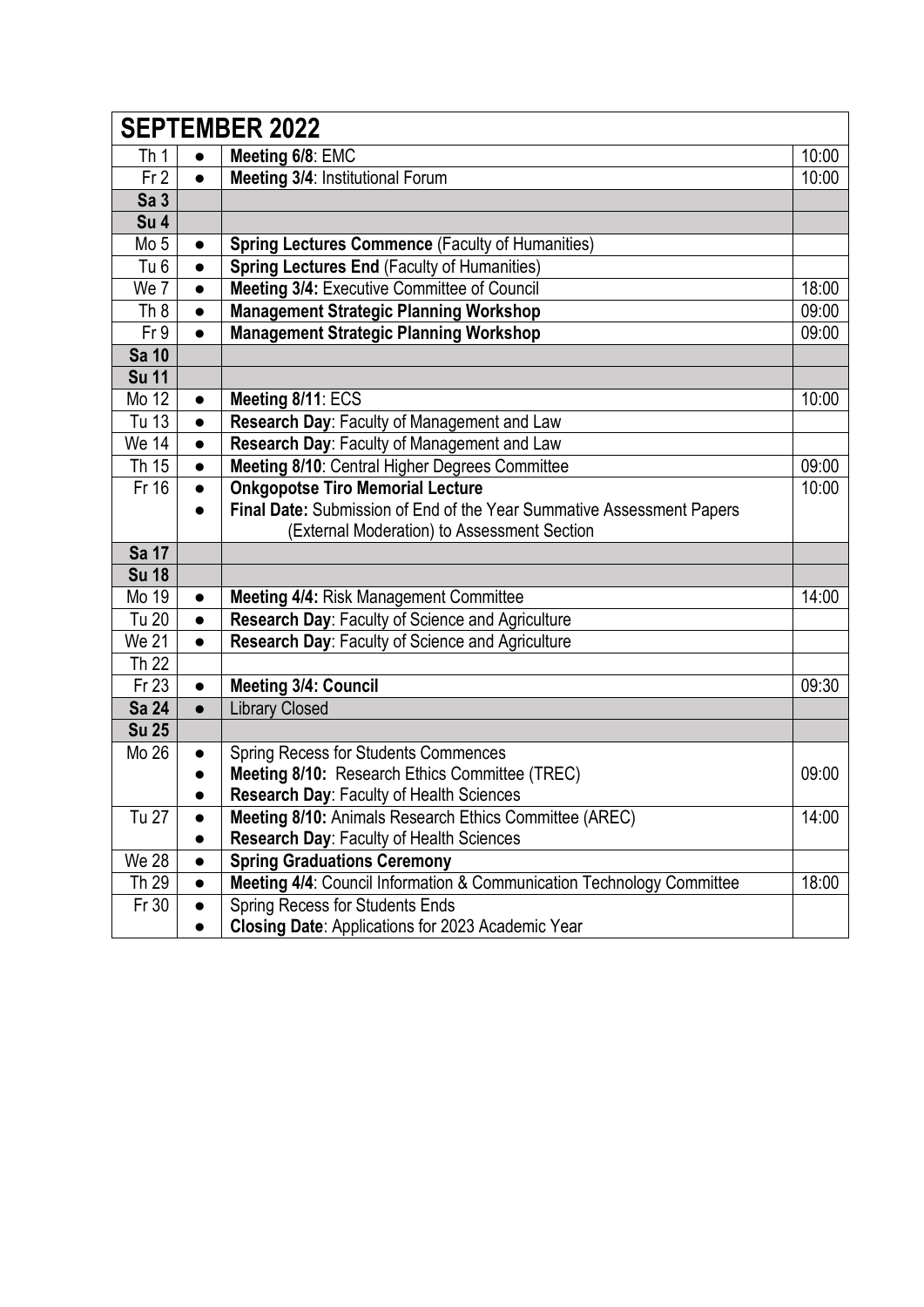| <b>OCTOBER 2022</b> |           |                                                                        |       |  |
|---------------------|-----------|------------------------------------------------------------------------|-------|--|
| Sa 1                |           |                                                                        |       |  |
| Su <sub>2</sub>     |           |                                                                        |       |  |
| Mo <sub>3</sub>     |           |                                                                        |       |  |
| Tu <sub>4</sub>     | $\bullet$ | Meeting 4/4: Board of Faculty - Humanities                             | 09:00 |  |
|                     | $\bullet$ | Meeting 4/4: Board of Faculty - Health Sciences                        | 14:00 |  |
| We 5                | $\bullet$ | Meeting 4/4: Board of Faculty - Science & Agriculture                  | 09:00 |  |
|                     |           | Meeting 4/4: Board of Faculty - Management & Law                       | 14:00 |  |
| Th6                 | $\bullet$ | Meeting 7/8: EMC                                                       | 10:00 |  |
|                     | $\bullet$ | Meeting 4/4: Council Joint Tender & Physical Planning Committee        | 18:00 |  |
| Fr7                 |           | Final Date: Submission of End of the Year Summative Assessment Papers  |       |  |
|                     |           | (Internal) to Assessment Section                                       |       |  |
| Sa <sub>8</sub>     |           |                                                                        |       |  |
| Su <sub>9</sub>     |           |                                                                        |       |  |
| Mo 10               |           |                                                                        |       |  |
| Tu 11               | $\bullet$ | Meeting 4/4: Council Finance Committee                                 | 18:00 |  |
| <b>We 12</b>        | $\bullet$ | Meeting 9/10: Central Higher Degrees Committee                         | 09:00 |  |
| Th 13               | $\bullet$ | Meeting 4/4: Council Audit Committee                                   | 14:00 |  |
| Fr 14               |           |                                                                        |       |  |
| <b>Sa 15</b>        |           |                                                                        |       |  |
| <b>Su 16</b>        |           |                                                                        |       |  |
| Mo 17               | $\bullet$ | Meeting 9/11: ECS                                                      | 10:00 |  |
| Tu 18               |           |                                                                        |       |  |
| We 19               | $\bullet$ | Lectures and Practicals Cease                                          | 18:00 |  |
|                     |           | Meeting 4/4: Council Human Resources Committee                         | 20:00 |  |
|                     |           | <b>Meeting 2/2: Council Remunerations Committee</b>                    |       |  |
|                     |           | Final Date: Capturing of ALL Formative Assessment Marks                |       |  |
| Th 20               |           | <b>Revision Period: Commences</b>                                      |       |  |
| Fr 21               | $\bullet$ | Meeting 4/4: Senate Academic Planning Committee                        | 09:00 |  |
| <b>Sa 22</b>        |           |                                                                        |       |  |
| <b>Su 23</b>        |           |                                                                        |       |  |
| Mo 24               | $\bullet$ | Meeting 4/4: Senate Teaching and Learning Committee                    | 09:00 |  |
| Tu 25               |           | Meeting 4/4: Senate Research and Ethics Committee                      | 09:00 |  |
| We 26               | $\bullet$ | Meeting 4/4: Senate Information and Communication Technology Committee | 09:00 |  |
|                     |           | Meeting 4/4: Senate Committee of Students Living with Disabilities     | 14:00 |  |
|                     | $\bullet$ | <b>Revision Period: Ends</b>                                           |       |  |
| Th 27               |           | End of the Year Summative Assessments Commence                         |       |  |
|                     |           | Meeting 4/4: Senate Library and Information Services Committee         | 09:00 |  |
|                     |           | Meeting 4/4: Senate Community Engagement Committee                     | 14:00 |  |
| Fr 28               | $\bullet$ | <b>VC's Excellence Awards Ceremony</b>                                 | 18:00 |  |
| Sa 29               |           |                                                                        |       |  |
| <b>Su 30</b>        |           |                                                                        |       |  |
| Mo 31               | $\bullet$ | Meeting 9/10: Research Ethics Committee (TREC)                         | 09:00 |  |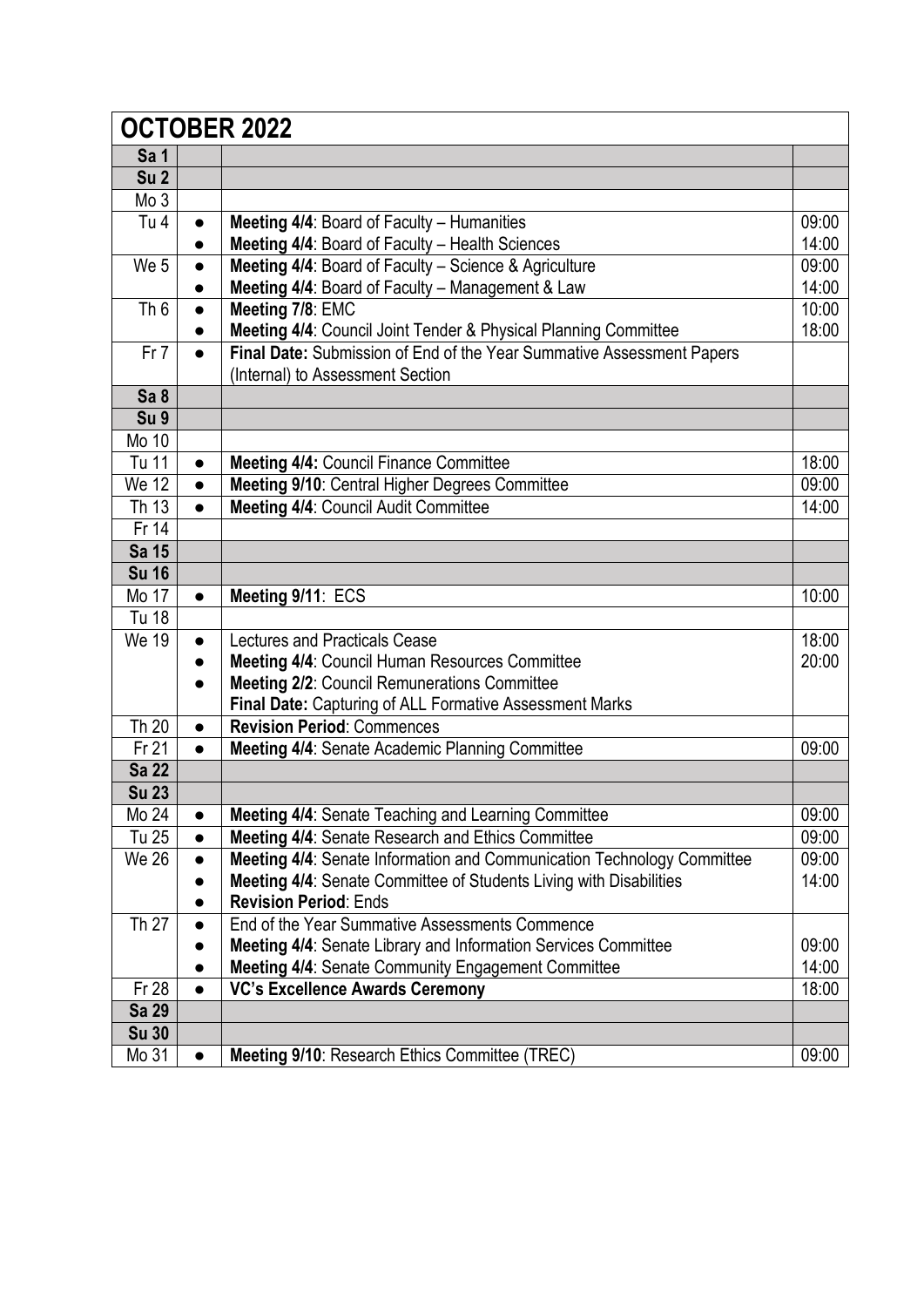| <b>NOVEMBER 2022</b> |           |                                                           |       |  |  |
|----------------------|-----------|-----------------------------------------------------------|-------|--|--|
| Tu 1                 | $\bullet$ | Meeting 9/10: Animals Research Ethics Committee (AREC)    | 14:00 |  |  |
| We 2                 |           |                                                           |       |  |  |
| Th <sub>3</sub>      |           |                                                           |       |  |  |
| Fr <sub>4</sub>      | $\bullet$ | Meeting 4/4: Institutional Forum                          | 10:00 |  |  |
| Sa <sub>5</sub>      |           |                                                           |       |  |  |
| Su <sub>6</sub>      |           |                                                           |       |  |  |
| Mo 7                 |           |                                                           |       |  |  |
| Tu <sub>8</sub>      | $\bullet$ | Meeting 4/4: EXCO                                         | 18:00 |  |  |
| We 9                 |           |                                                           |       |  |  |
| Th 10                |           |                                                           |       |  |  |
| Fr 11                | $\bullet$ | Meeting 4/4: Senate                                       | 10:00 |  |  |
| <b>Sa 12</b>         |           |                                                           |       |  |  |
| <b>Su 13</b>         |           |                                                           |       |  |  |
| Mo 14                |           |                                                           |       |  |  |
| Tu 15                |           |                                                           |       |  |  |
| <b>We 16</b>         | $\bullet$ | End of the Year Summative Assessment Ends                 |       |  |  |
| Th 17                | $\bullet$ | <b>Summer Recess for Students Commences</b>               |       |  |  |
| Fr 18                |           |                                                           |       |  |  |
| <b>Sa 19</b>         |           |                                                           |       |  |  |
| <b>Su 20</b>         |           |                                                           |       |  |  |
| Mo 21                | $\bullet$ | Meeting 10/11: ECS                                        | 10:00 |  |  |
| <b>Tu 22</b>         |           |                                                           |       |  |  |
| <b>We 23</b>         |           |                                                           |       |  |  |
| Th 24                | $\bullet$ | Final Date: Capturing of ALL Summative Assessment Results |       |  |  |
| Fr 25                | $\bullet$ | Meeting 4/4: Council                                      | 09:30 |  |  |
| <b>Sa 26</b>         |           |                                                           |       |  |  |
| <b>Su 27</b>         |           |                                                           |       |  |  |
| Mo 28                | $\bullet$ | End of the Year Summative Re-Assessments Commences        |       |  |  |
| Tu 29                |           |                                                           |       |  |  |
| <b>We 30</b>         |           |                                                           |       |  |  |